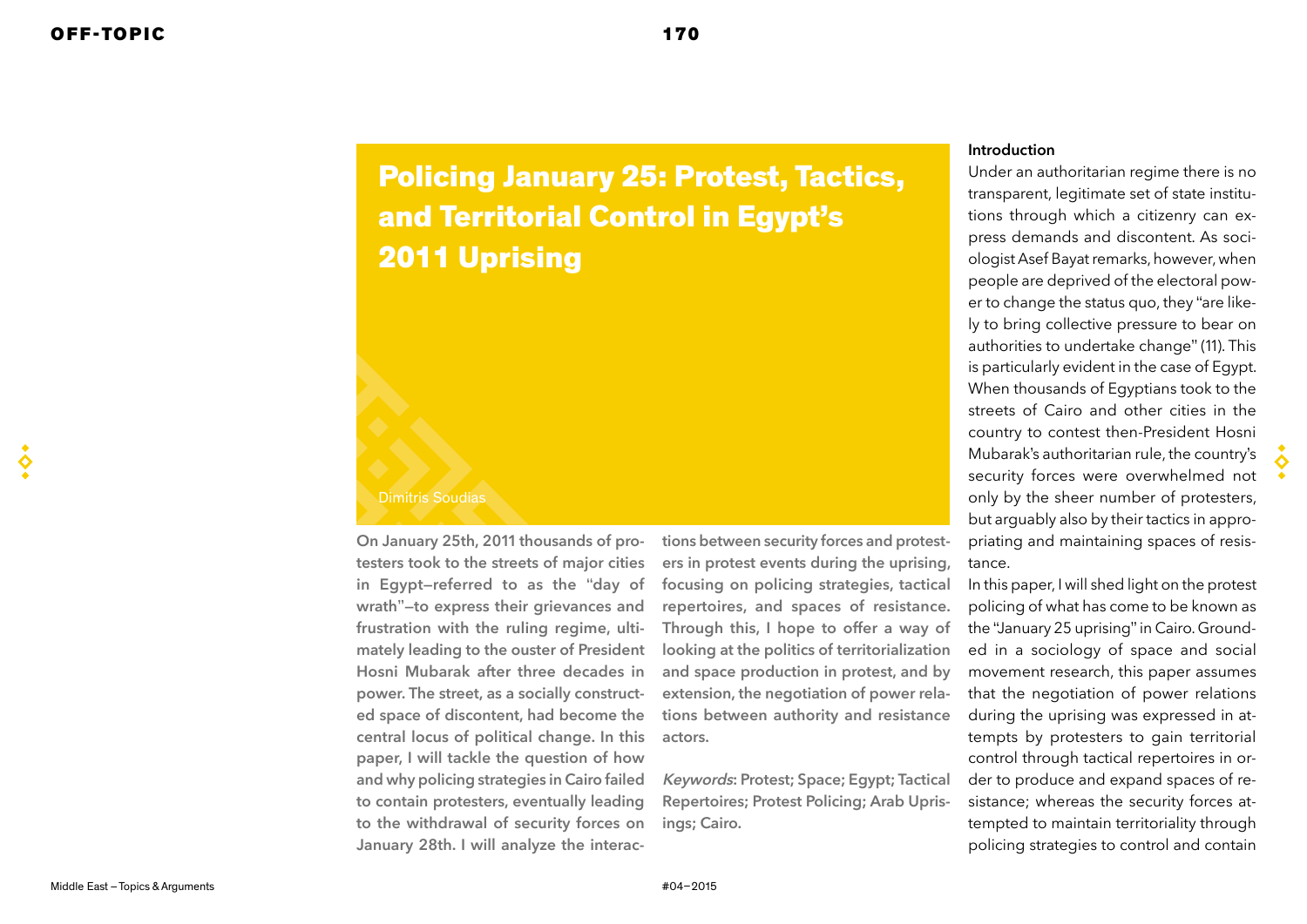these spaces. The data for this endeavor consists in participant observation, semistructured interviews, and qualitative documentary analysis.

This paper is structured as follows: first, I will conceptualize notions of tactical repertoires and policing strategies in social movement research, before elaborating on the relationship between social space, territoriality and tactics in protest. What follows is a case study of key events<sup>1</sup> during the January 25 uprising, in which I seek to relate the theoretical considerations, mentioned above, to my ethnographic findings. Through this, I hope to offer a way of looking at the politics of territorialization and space production in protest, and by extension, the negotiation of power relations between authority and resistance actors.

# Tactical Repertoires and Policing Strategies

Tactical repertoires, or simply tactics, are at the heart of any protest action. They embody the means for gaining territorial control over places and expanding or containing spaces of resistance. As Taylor and Van Dyke note, tactical repertoires are tools of "*contestation* in which bodies, symbols, identities, practices, and discourses are used to pursue or prevent changes in institutionalized power relations" (268 em-

phasis in original). They do not "just exist" in a vacuum, but operate within structural constraints, such as repression, or poverty of resources (Ennis 520).

As social movement research indicates (McAdam; Suh; Tilly), the development of tactical repertoires occurs over time within structural constraints—a process that I call *political learning*. As shown elsewhere (Abdelrahman; El-Mahdi and Korany; Soudias), Egypt's January 25 uprising can be understood as the culminating episode of five contentious cycles since 2000. Each cycle included a predominant protesting actor, ranging from pro-democracy actors to the labor movement, which introduced particular tactics from which other (involved) actors were able to learn. Here, actors implement those known and available tactics that—through individual and collective experiences and observation of other actors' experiences—have proven to be successful in order to pursue a goal. In this vein, Tilly rightly points out, "the existing repertoire constrains collective action […] people tend to act within known limits, to innovate at the margins of the existing forms, and to miss many opportunities available to them in principle" (390).

This is true also for the tactics of security forces. In social movement research, these can broadly be subsumed under the label

of policing strategies. Della Porta and Reiter (33) found out three strategic approaches for policing protest events: coercive strategies (use of force, violent means, or agents provocateurs to control or disperse a protest action in a legal or illegal manner), persuasive strategies (attempt to control protest through contacting activists, organizers and leaders prior to protest event), and informative strategies (gathering widespread information about an event and targeted information to identify law-breakers). Throughout the January 25 uprising, coercive strategies were dominant. As one protester notes, "the state security has an […] automatic program to counter protests" (protest participant, personal communication, 23 Mar. 2011). The main goal of policing is territorial control and will be discussed in detail below. As I will show, Egyptian security forces regularly resort to coercive strategies in order to suppress dissidents. As far as mobilization is concerned, coercive policing strategies may increase the risk of collective action and make it less attractive for bystanders to join, thus constraining mobilization. However, it is important to note that coercive policing strategies can very well backlash and lead to increased mobilization. As della Porta and Diani

[...] many forms of repression, particu-

note,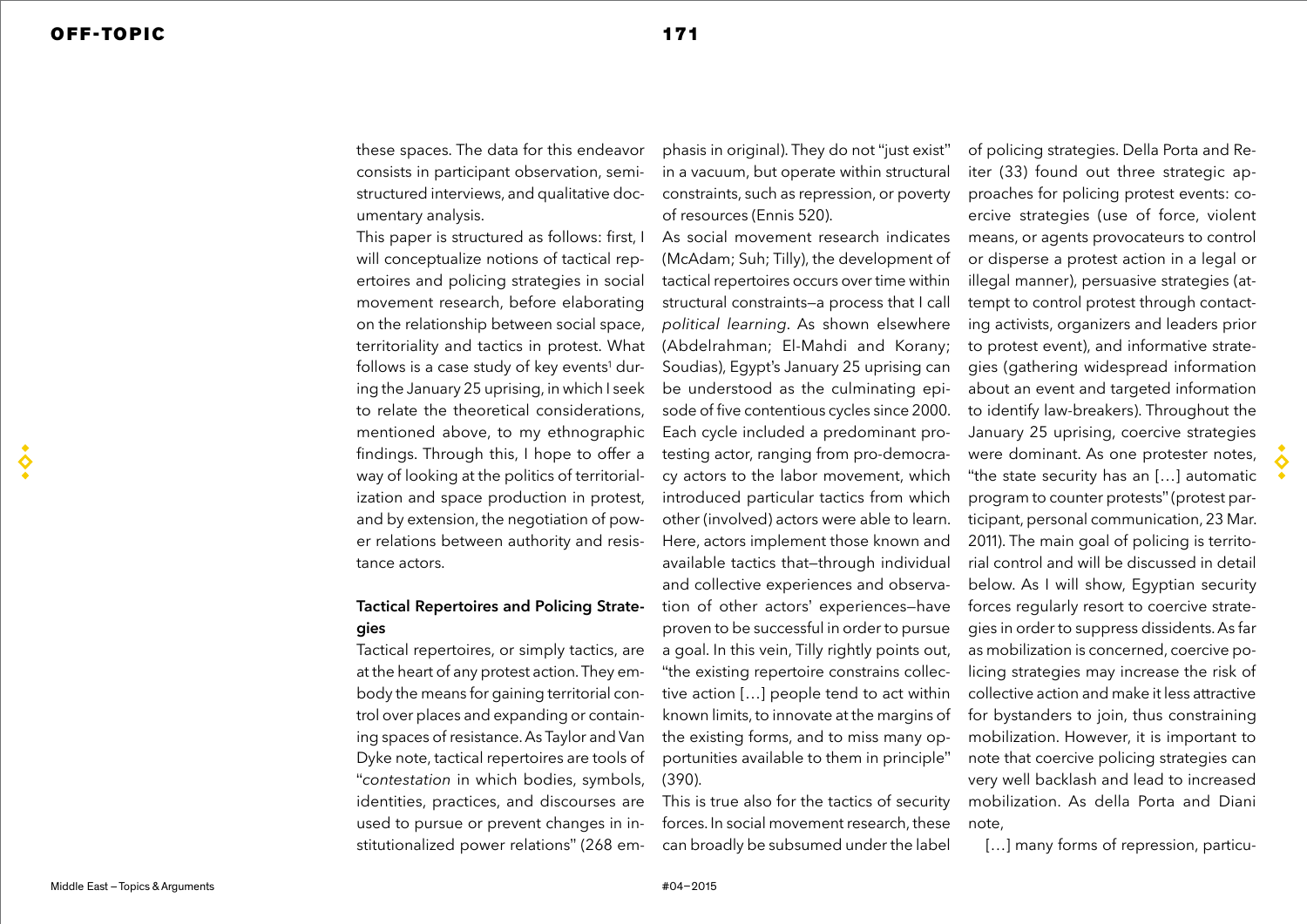larly when they are considered illegitimate, could create a sense of injustice that increases the perceived risk of inaction. It is not surprising therefore that these two divergent pressures produce contradictory results, and empirical research indicates a radicalization of those groups most exposed to police violence in some cases and renunciation of unconventional forms of action in others. (200)

As I will illustrate, protesters still widely feared the state's repressive power, predominantly expressed through coercive policing. However, with protesters taking over more and more streets during the uprising, protesters' perception shifted as the perceived strength of the movement increasingly outweighed the fear of state repression (Kurzman).

## Territoriality and Spaces of Resistance

Tactical repertoires and policing strategies are the means of gaining territorial control, and for protesters they are the prerequisite for constructing spaces of resistance. I concentrate on Henry Lefebvre's notion of spaces as it underlines that the social and the spatial are inseparably linked and mutually constitutive.<sup>2</sup>

In Lefebvre's conception, spaces are constructed through social relations and structures. Acknowledging that spaces are

experienced in multiple ways, Lefebvre (33; 38-39; 245) identifies the triad of perceived space (spatial practice), conceived space (representations of space), and lived space (representational spaces); seeing a unity between physical, mental, and social space. An example that incorporates these constructs is Tahrir Square in the heart of Cairo. The Square has been *conceived*, designed and produced through labor, technology and institutions. The meaning of the space, however, is adapted and transformed as it is *perceived* and *lived* by social actors. Tahrir Square, which had been conceived as a traffic junction, may have been perceived as a central and popular meeting spot, and lived as a hub of transportation, consumption and socializing on January 24, 2011. But on January 25, 2011, when the Egyptian uprising began, it has widely been perceived as a space of protesting authority and lived as a heterotopia of resistance despite its initial conception (Schumann and Soudias; Telmissany).

Tactical repertoires, then, are a means for inducing and maintaining such a transformation. As people use Tahrir Square in a way other than its initial conception as a traffic junction, it can become something else entirely, appropriated in use. This is true for various streets, squares and buildings during the January 25 uprising,

where their "orderly"<sup>3</sup> use changed towards an "exceptional" appropriation with shifting actions, symbols, and discourses that can be subsumed under the banner of resistance.

This experience is not unique to Cairo, but occurred in similar ways in the squares of Taksim, Syntagma, Euromaidan, Puerta del Sol, or Tagheer—to name just a few occupations around that time. But why do protesters take their demands to city centers? Building on Bayat (167-69), I argue that protesters chose to take their dissent to downtown Cairo for a variety of interrelated reasons: (1) mobile crowds can rapidly assemble and disperse at large streets and squares, such as Qasr al-Aini Street and Tahrir Square; (2) downtown Cairo has historical and political significance as most political institutions are located there (symbolizing state-power) and major historical uprisings have occurred in the area (1881 Urabi revolt at Abdeen Square; 1919 Anti-British uprisings, where women protested alongside men for the first time;<sup>4</sup> 1977 bread riots at Tahrir Square); (3) downtown Cairo serves as the intersection for mass transportation networks, facilitating easier access and escape for potential protesters; (4) downtown Cairo is the center of media attention, which allows protesters to extend their discontent *beyond* their immediate environment.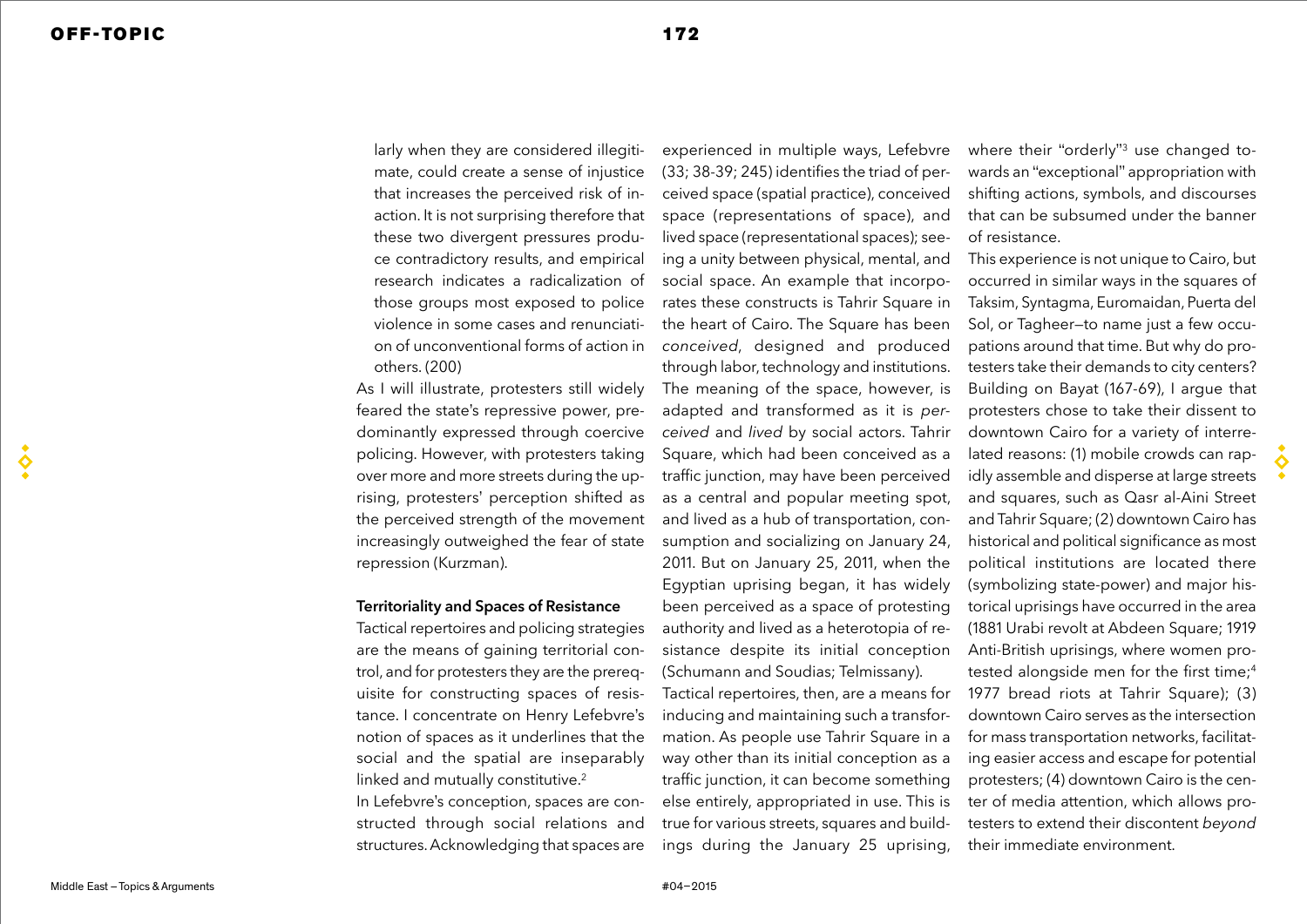$\breve{\mathbf{S}}$ 

In line with my argument, security forces attempted to prohibit this change, that is, the construction of spaces of resistance, through territorialization in order to maintain public order. As Herbert notes,

Territorial control is an inherent outcome of the social organization of the police [...] modern policing has meant the development of a capacity to intrude into and control space. […] officers can, when necessary, secure control of the flow of action in space. The police [...] are expected to be effective agents of territoriality, to be able to control social action by controlling area. (6-10)

Many policing strategies involve enacting boundaries, restricting access and using force in creating and maintaining "public order." As Sack notes, "social power cannot exist without these territorial rules. Territorial and social rules are mutually constitutive" (327). Complementing Foucault's notion of disciplinary power, the capacity to use force is central to the role of the police. The nation state needs the capacity to exercise systematic control over its population in order to maintain itself. In Egypt, this has been reinforced with the Emergency Law. In place since President Sadat's assassination in 1982 until 2012, it allowed security forces to arrest people without charge, limit freedom of assembly and expression and effectively

criminalize any kind of protest.<sup>5</sup> In summary, the state's authority and existence is dependent on "the capacity of the police to mark and enact meaningful boundaries, to restrict people's capacity to act by regulating their movements in space" (Herbert 13). Because state power is embedded in a concrete territory and particular spatial routines, contention over space is a direct challenge to state control and authority (Zajko and Béland 721). This is especially true when strategic buildings with an immense political significance, such as the Ministry of Interior (MoI) that usually houses the police, are being besieged or taken over.

As I will show in the following section, protesters during the January 25 uprising were aware of the security forces' coercive policing strategies and carefully considered their tactics accordingly. By attempting to gain territorial control of streets and squares, protesters targeted constructing, maintaining, and expanding spaces of resistance.

## January 25: A Diary of Resistance<sup>6</sup>

With the fall of Tunisian President Ben Ali on January 14, 2011, hopes and worries for a similar revolutionary uprising for Egypt were widely discussed in Cairene cafés and elsewhere. Various blogs and Facebook pages were quick to announce a ma-

jor protest event on January 25 with a catalog of demands, ranging from minimum wage to ending the Emergency Law. Widely labeled as the "Day of Wrath," the demonstration was scheduled to coincide with National Police Day to protest routine brutality and torture by the state security apparatus. On January 24, I contacted an activist with the April 6 Youth Movement to find out where the protest would be located and he told me there was no specific location. He explained that the absence of protest locations was in part a strategic omission; hinting that protests were intended to be all over the country, predominantly in residential areas. I interpret this as a tactical stance in countering territorial control by security forces. Whereas, previously, protests had taken place in locations symbolizing state power, such as in front of the cabinet building or the parliament, the January 25 protest was intended to mobilize people in residential neighborhoods. The security forces would expect protests in the same old locations as occurred over the previous decade. But demonstrations scattered across the city would soon prove difficult to police.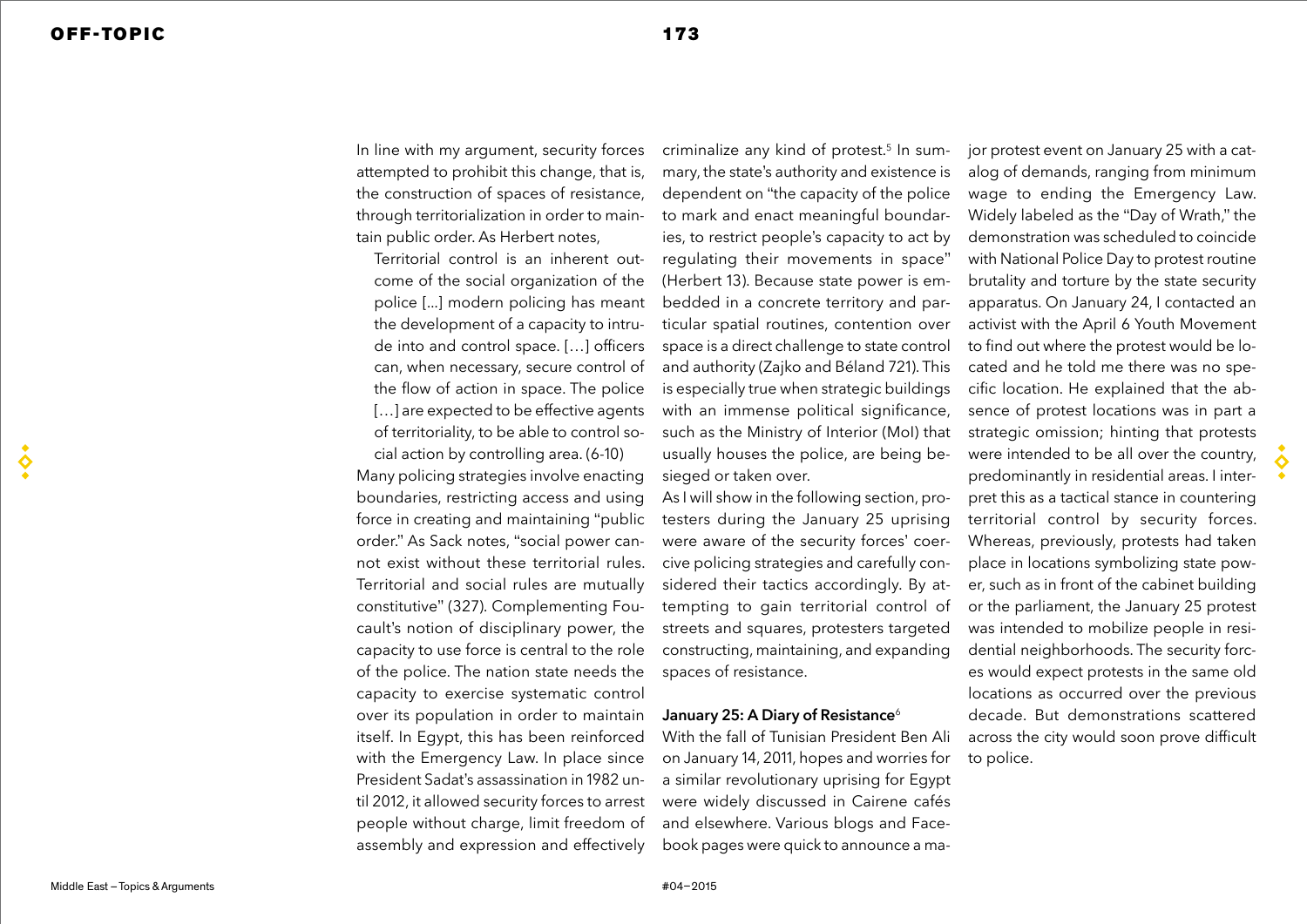

#### **Figure 1: Map of Downtown Cairo**

**1** US Embassy, **2** Parliament, **3** Ministry of Interior, **4** Ministerial Cabinet, **5** NDP Headquarters, **6** Journalists Syndicate, **7** Supreme Court, **8** Maspero Television Building, **9** Ministry of Foreign Affairs

## January 25: To New Beginnings

On the morning of January 25, downtown Cairo was practically deserted. A massive security presence in front of the MoI and on Tahrir Square was intended to intimidate potential protesters. Plainclothes state security agents urged passers-by to keep moving and not stand in the square attempting to preemptively disrupt protest crowds from gathering and maintaining "public order." Around noon, a group of some 40 protesters approached the square from Qasr al-Aini Bridge, which leads to the square, but were immediately blocked by riot police. The individuals fled towards Corniche al-Nil (a wide street along the Nile), reassembled and marched away from Tahrir Square towards the Ministry of Foreign Affairs. Within minutes they joined up with another group of a few hundred people who were already marching on Corniche al-Nil. Behind the marching crowd, a large group of riot police was keeping a constant distance. Only when the protesters attempted to approach Tahrir Square did the riot police violently intervene.

By the time protesters arrived at the state TV building (Maspero), the group numbered in the thousands. As Maspero symbolizes state-power, the demonstrators stopped there and chanted against the regime. Following this, the group attempt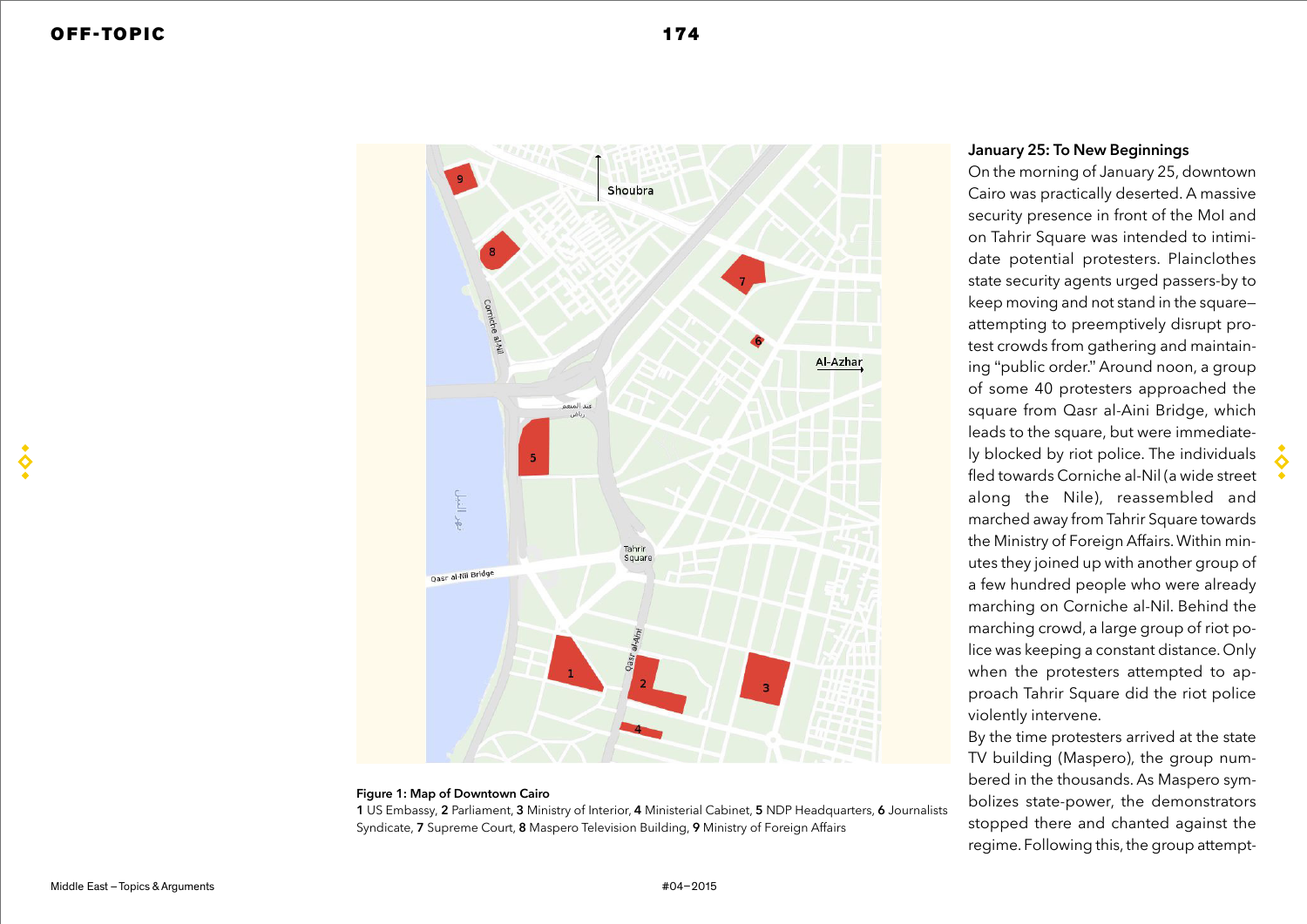♦

ed to march to the heavily populated Shoubra neighborhood to link up with another emergent protest group. The security forces blocked off certain streets on the way, but the crowd would always avoid confrontations and continued to shift to more peripheral side streets, while remaining cohesive. As one respondent noted,

If you imagine the protesters were like a body of water, the police would not necessarily try to stop the water, because the water would break through. So what the police would do is channel the protesters. When I was in Shoubra [...] I would see the police block roads, but always keep one road open, so protesters would keep flowing. Instead of trying to block them all […] the police would block the important routes. They would not want them to go to certain areas, but then they would open insignificant routes and try to keep them circled. (Protest participant, personal communication, 21 Mar. 2011)

The security forces were still following the crowd but did not crack down. This hesitancy was surprising. Usually, as soon as protests emerge, the police would set up cordons and beat protesters down. But this day passers-by joined in, the protesters physically expanded their space as they marched, and soon the demonstra-

tors outnumbered the surrounding security forces. This appropriation amounts to a process of negotiating what is allowed and "orderly," and what is not. While more research needs to be done as to why the police were so reluctant to use force, many of the participants I talked to interpret this initial hesitancy as a move by the regime to avoid the same mistakes of indiscriminate and brutal protest policing as Ben Ali in Tunisia.

After hours of marching, the demonstrators arrived in Shoubra and were confronted by a massive police cordon on Shoubra street. This time they confronted the blockade and some fighting erupted between police and protesters. The blockade opened due to the sheer number of protesters, and they were allowed to keep marching. The security forces were unable to contain the masses with their usual cordoning tactics. Arguably, the unprecedented experience of breaking through police cordons contributed to the protesters' perception that they, and by extension the protest movement, have grown stronger than the state's capacity to repress dissent.

The appropriation of space continued that day, as thousands gathered in front of the Supreme Court, the headquarters of the ruling National Democratic Party (NDP), Maspero and the Ministry of Foreign Af-

fairs and outside Cairo in Alexandria, Tanta, Mansoura, Aswan and Asyut ("Egypt Warns Protesters"). While neither of the "organizing" movements explicitly and publicly called for it, at around 5 pm, thousands marched into Tahrir Square. One respondent reported:

Everybody knows: 'When in doubt, go to Tahrir.' […] I don't know if protesters organized it together to go to Tahrir or if they knew instinctively—because in 2003 [anti-Iraq war protest] that was where everyone met up in the end. (Protest participant, personal communication, 17 Mar. 2011)

This underlines the political learning process I outlined earlier. In this case, and in other interview situations, the protesters recalled the success of occupying Tahrir in the 2003 anti-war protest, and chose to assemble there again for January 25. Protesters approached the square from different directions, making it impossible for a significantly outnumbered security force to contain them. The protesters were able to converge in the square. The only street off Tahrir with an overwhelming security presence was Qasr al-Aini—the street near which many ministries as well as the parliament are situated. Qasr al-Aini was off limits. When the protesters attempted to appropriate this street, riot police responded with water hoses, massive amounts of tear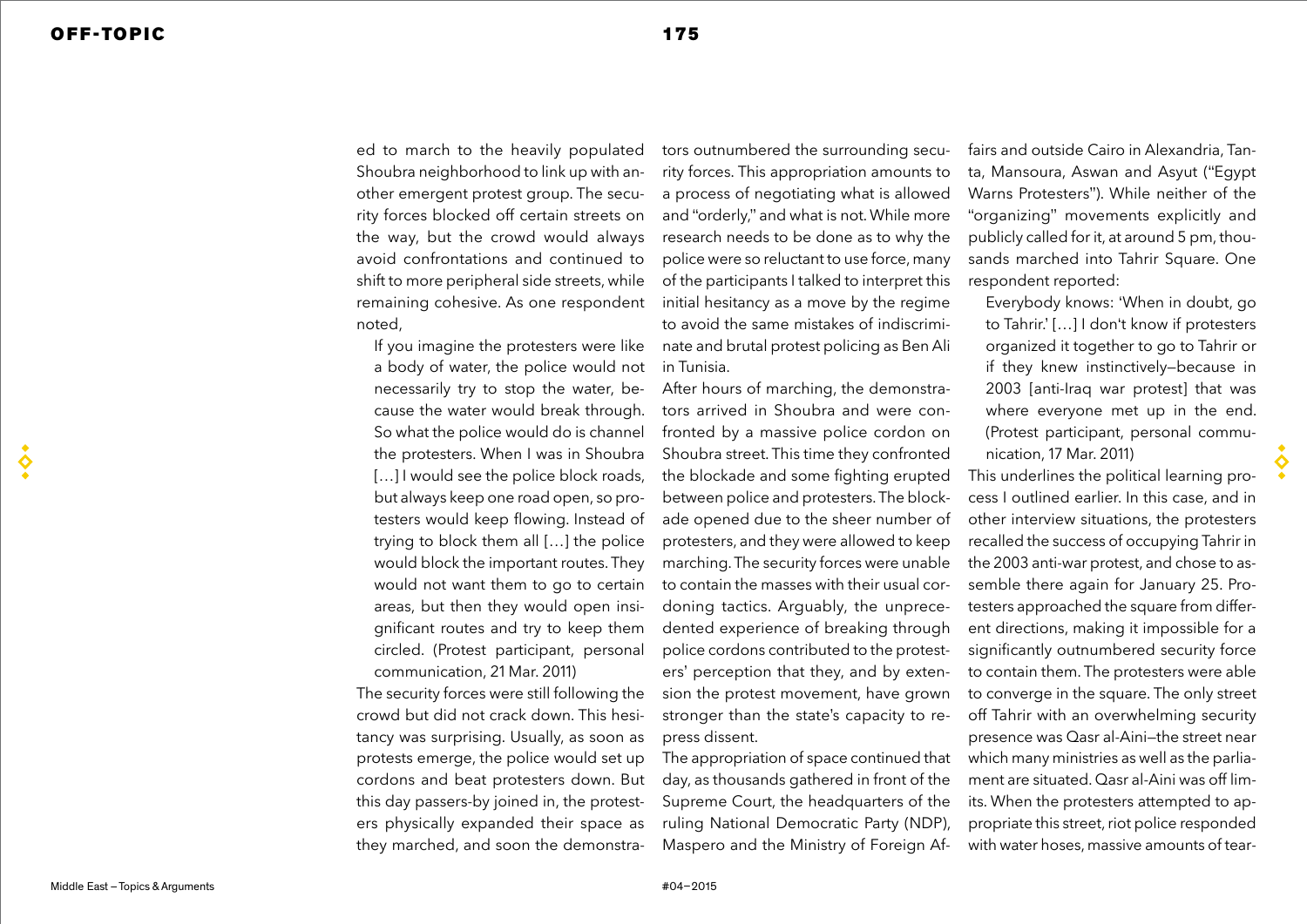gas, and rocks thrown by what appeared to be paid thugs (baltagy). Protesters responded by breaking street pavement and hurling it at riot police. Whenever the protesters retreated, the battle would stop. This process of negotiating space lasted several hours. Later, additional riot police positioned themselves on all streets leading to Tahrir Square. Yet protesters were free to enter and exit. One protester on January 25 asked me to spread the word to stay at the square because the crackdown might occur at midnight, when the number of protesters had decreased, as had happened in the 2003 anti-war protests. This protester had learned from his experiences in 2003 that police might try to violently disperse the demonstration at night, after many of the protesters had left. Another protester reported:

Around 10:30 pm, I met a correspondent for Al Jazeera and he told us they [police] are going to sweep it [Tahrir Square] around midnight. It was pretty known, even to media. We knew that they would attack us at 1:00 am and the objective was not to keep the [square] because of the amount of riot police we saw getting prepared outside. The objective was to get them on camera, beating […] us and firing at us. That was the actual objective. And an organizer [of the protest], [...] came and told me:

"Stay strong at 1:00 am. Make sure that you uphold it to the point they [police] get very violent, so we can get it on camera." (Protest participant, personal communication, 17 Mar. 2011)

The security forces marched on the square around 3:00 am with massive force, arresting hundreds, including the protester quoted above. The protesters had learned the police tactic from previous confrontations, and applied the counter tactics they believed to be most suited for maintaining their protest. Activists used the media as a platform for spreading their dissent beyond Tahrir Square, arguably by appropriating the space of news coverage, in order to attract other Egyptians to join and prompt an international response to police brutality. The MoI issued a statement blaming the Muslim Brotherhood for initiating the protests, a claim the Brotherhood denied. This move was intended to delegitimize the protests while legitimizing repressive policing; suggesting the regime was only fighting the "Islamist threat". January 25 marked the beginning of a seemingly horizontal uprising, in which protesters increasingly gained territorial control over Cairo's streets and squares.

# January 26: New Situation, Old Policing **Strategies**

As policing did not manage to contain protesters, which is certainly related to the unusual hesitancy in cracking down on the appropriation of space by protesters, interior minister Habib al-'Adly issued orders to "arrest any persons expressing their views illegally," thus trying to legitimate coercive policing by a narrative of upholding 'public order' ("Timeline: Egypt's Revolution"). That day, with mobile communication cut off, I went to the journalists syndicate—then a stronghold of opposition to the regime—assuming protests would be staged there. As with previous protests at this location, protesters stood on the steps in front of the syndicate and were surrounded and contained by a police cordon twice their size. Some 80 protesters chanted "leave, leave [Mubarak]" and "down, down, Hosni Mubarak." The protests were more energetic and vocal than I had witnessed on other occasions. Thousands of riot policemen were on standby, spanning the entire distance from the Supreme Court's main entrance to the lawyers and the journalists syndicate, as hundreds of protesters approached the area and attempted to join the many small, scattered protests in the area. The protesters seemed angry, confronting police by yelling, pushing, and at-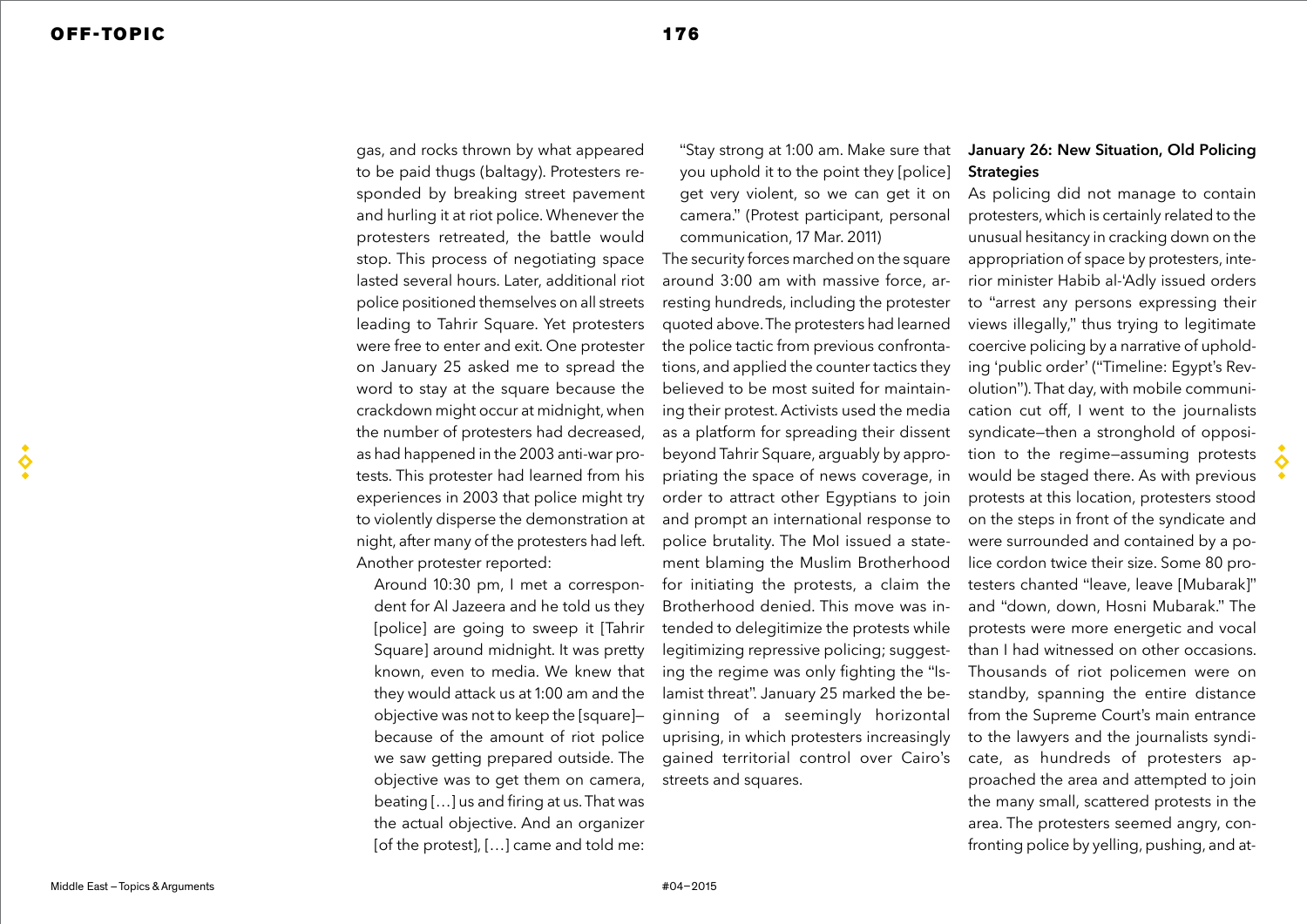tempting to break through the cordon. When they did, the riot police hit them with batons and plainclothes agents would drag some of them behind the cordon and severely beat them. Despite the presence of international reporters, often associated with police restraint, the police did not hesitate to beat protesters.<sup>7</sup> After some hesitancy during January 25, the policing strategies returned to the same coercive and brutal ones the protesters were demonstrating against in the first place. The coercive policing that day was intended to reestablish the norms of what protesters are and are not allowed to do.

A few meters away from the journalists syndicate, passers-by were stopping to watch and condemn the violent interactions. In less than half an hour, some three dozen by-standers gathered and started chanting against police brutality. In response, the police opened traffic on the street to disperse the bystanders and protesters, who increasingly started to surround the very police cordon surrounding the protesters on the steps of the journalists syndicate. Opening traffic worked to an extent and the crowd scattered, but soon by-standers turned protesters started marching away from the police presence and further into downtown Cairo. As protests and marches were taking place all over town, the standard police

tactic of cordoning became impossible. Instead, they reverted to chasing protesters and beating them up. Yet the protesters would reassemble and keep marching. I suggest that on January 26 the protesters continued to recognize and fear the state's coercive powers but to a lesser extent than in the past. At this point, relative to the state security presence in and around downtown, they felt these powers were hardly comparable to the strength of the protest movement. The perceived strength of the movement became a decisive factor in people's decision to participate (Kurzman).

## January 28: Policing Breakdown

Protests continued on January 27 across several cities, including Cairo, Alexandria, Suez and Ismailia, and hundreds were arrested. Yet by upholding spaces of resistance through their continuing engagement in street protests, protesters made it clear that they would not give up until their demands were met. On January 28, Internet and mobile telephone services were entirely cut off. This tactic was intended to weaken demonstrations but it backfired instead: as the protesters were unable to communicate and coordinate protest locations, they were scattered all over Cairo, making it all the more difficult for the already weakened police to contain and cordon them.

For the first time since January 25, the Muslim Brotherhood announced it would "allow" individual members to participate in protests, but not join as an organization. One protest participant recalled, "on the 28th, when we started from the mosque it was extremely apparent there were people of the Brotherhood that made a huge impact on the amount of people [protesting]" (protest participant, personal communication, 17 Mar. 2011). After Friday prayer in mosques, which had also been appropriated by protesters, tens of thousands of people took to the Egyptian streets. The main places of contention in Cairo were the Sixth of October Bridge, Qasr al-Nil Bridge, Al-Azhar Mosque, the Presidential Palace and Tahrir Square. That day protesters set fire to the NDP headquarters. Setting this building on fire not only contributed to the protesters' perception that power structures were negotiable, but went further and set a concrete example of abolishing authoritarian structures as the regime was slowly "burning down." Not merely metaphorical, the burning down of the headquarters had concrete logistic and strategic consequences, as it disturbed the inner cohesion and organization of

the regime.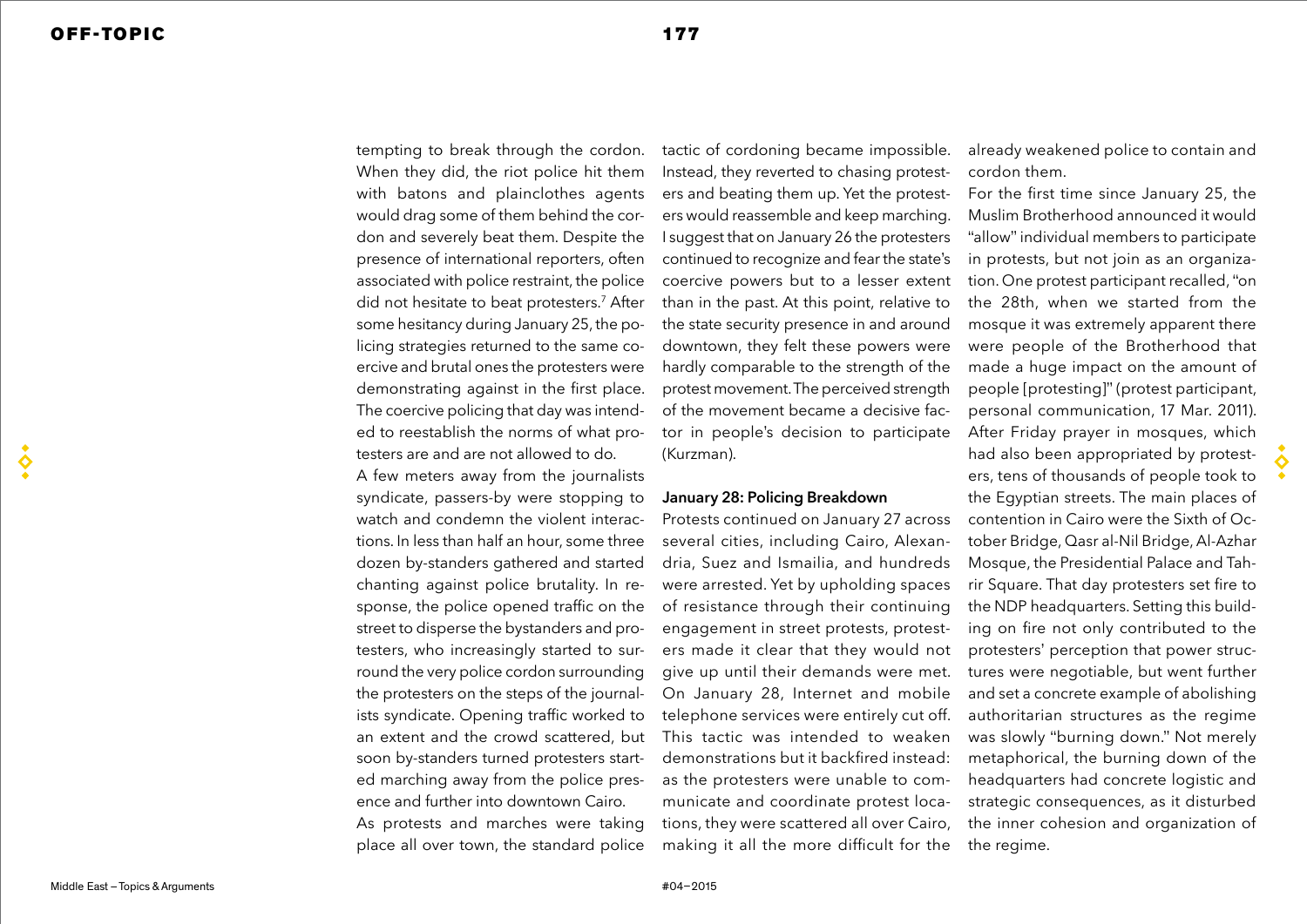Downtown Cairo was filled with teargas. Residents who chose not to actively participate in protests would throw supplies, such as water and vinegar against the clouds of teargas, from their balconies as an act of solidarity and sympathy. Some would even throw water from their windows and balconies on police forces as a means of attacking them. To me, and as I assume to other participants, these efforts were extraordinarily touching emotionally, as they solidified affective bonds between protesters and helped them sustain their efforts in the battle over protest spaces. As Cairo's streets were filled with masses of protesters, security forces retreated from most places in order to defend key ministries and government buildings. As a result, the bridges leading to downtown Cairo were marked by a huge security presence. Qasr al-Nil Bridge, which leads to Tahrir Square, was a center of conflict on January 28. Thousands of protesters attempted to cross the bridge while masses of riot policemen countered with water trucks and armored vehicles in an attempt to quell the (re-) appropriation of space by the protesters. One participant notes:

Protesters marched towards the police with their arms up in the air, chanting "peaceful, peaceful." They really tried not to make it violent. These were peaceful protesters marching towards security services who were responding with violence; who were beating them, shooting with teargas [and] rubber bullets at them. In the face of such provocation, the restraint on the site of the protesters was incredible. (Protest participant, personal communication, 21 Mar. 2011)

The protesters chanting "peaceful" were negotiating the terms of their space expansion through discursive practices in a Foucauldian sense. The chant can also be understood as a moral exhortation to delegitimize police violence. Most communication with security forces would take place through chants that reflected the protesters' intentions and goals. Some chants even asked for the police to join them. Still, the police generally responded using massive force, making January 28 the bloodiest day since protests started. The riot police attacked protesters with large-scale use of teargas and with water hoses. The protesters used trashcans and previously occupied police outposts as shields and barricades and some threw the teargas grenades back at the police. Policemen seemed unable to cope with the situation, as their trucks ran over other policemen, teargas was thrown into the Nile and some riot policemen threw teargas grenades at protesters without considering the wind direction, effectively

gassing themselves. After several hours of battle and ineffective policing, the security forces retreated and thousands of protesters were able to march into Tahrir Square, starting an occupation that would last for weeks. As one participant noted,

I think that what January 28th really demonstrated […] was how completely rotten to the core the police state had become. […] Honestly, how hard should it be for a police state to hold a bridge? That should be one of the easiest tasks for a police state that is able to deploy hundreds of thousands of security personnel. Instead what you saw was the incompetence of their security forces, lack of coordination between them and their total unpreparedness for an […] outpouring of political discontent. (Protest participant, personal communication, 20 Mar. 2011)

Even in trying to perform the usual functions of territorialization as a means of policing areas through massive security deployment and violent crackdowns, it became apparent that the police were unable to perform their fundamental tasks. The training most riot policemen had been given was simply not enough to cope with such massive protests and the coercive policing strategies that they used generally failed to suppress dissent.8 According to a journalist respondent who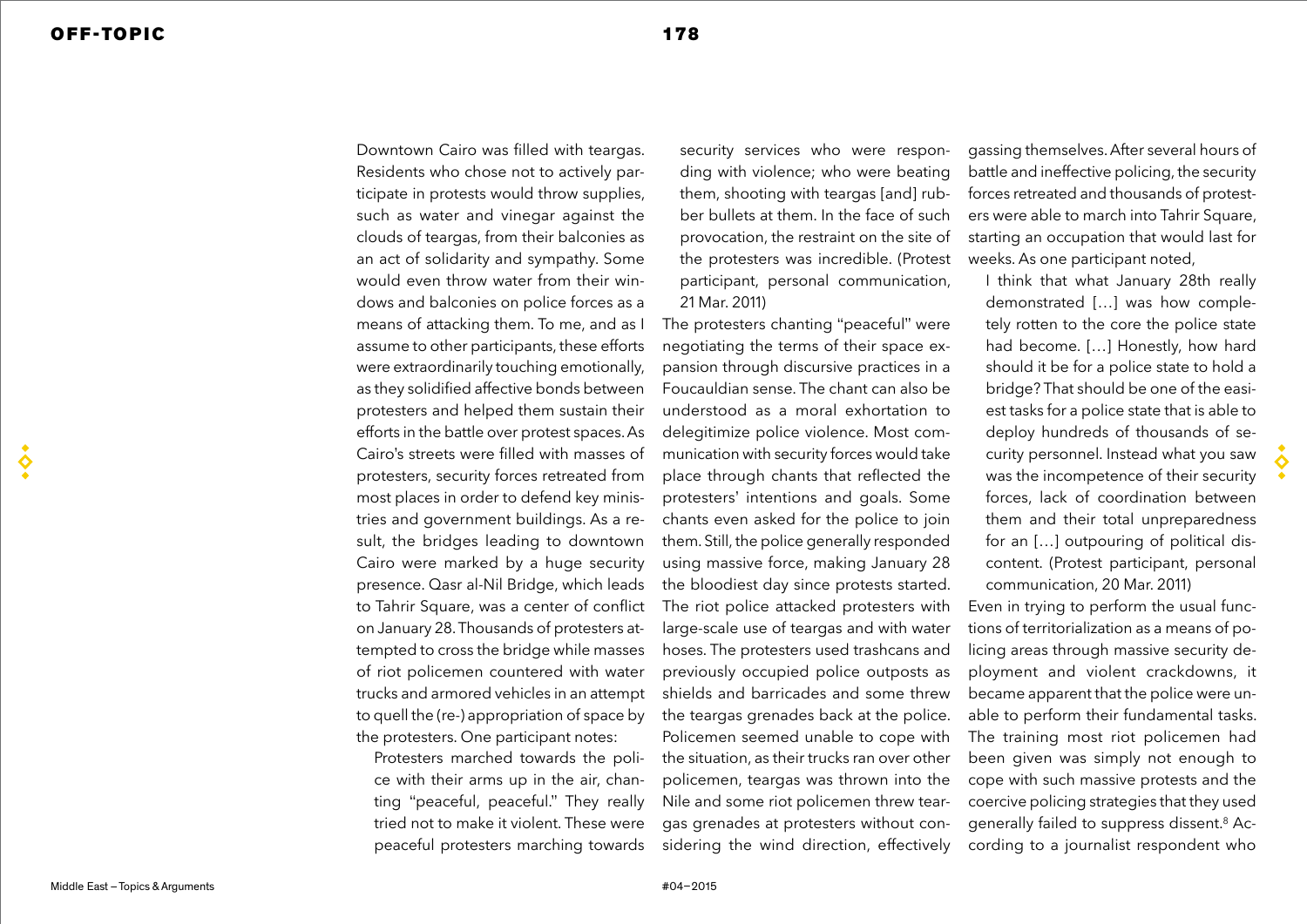$\breve{\mathbf{S}}$ 

was able to interview security forces, riot policemen were ordered to work 16 to 18 hours a day beginning on January 25, which was likely detrimental to their performance. The respondent further claimed that policemen were threatened with jail and sexualized torture by their supervisors, if they refused to confront protesters (protest participant, personal communication, 21 Mar. 2011). When I was observing police movement in my apartment right across the MoI on January 27, I witnessed how police officers slapped lower-ranking riot policemen and hit them with their guns if they refused to return to the frontlines of battle on the opposite side of the ministry.9 Additionally, scale and determination of the protests overwhelmed security forces, forcing the police to surrender certain areas and congregate at perceived critical locations key to the regime's survival. After Tahrir Square, university campuses, the bridges leading into downtown Cairo, and virtually all mosques that served as starting locations for protests had been "lost," the police shifted their presence to the fortress-like MoI all the way up to nearby Qasr al-Aini street, as well as to Maspero. The regime would by no means allow these two buildings to "fall" as this could have severe implications for the protesters' perception and fear of the regime, but also the regime's organizational

performance. Clearly, losing control of these buildings could have induced a complete collapse of the regime. The MoI represents domestic state-power and houses the planning of police activity, while Maspero houses propagandistic state-broadcasting that reaches almost every Egyptian household and represents the interface of communication and information production, and distribution. It became apparent that the protesters' appropriation of spaces put the regime's survival at stake as the streets slowly changed ownership.

A curfew starting at 6 pm was announced on January 28 to intimidate protesters and keep them off the streets. Yet thousands defied it and some attempted to approach the parliamentary assembly and the MoI, turning adjoining Qasr al-Aini street into a battlefield. The protesters set cars on fire, which then served as burning barricades against the police, and hundreds of protesters continuously advanced towards the parliament equipped with sticks and stones. Pick-up trucks transported desks, chairs and wood laths to the front line to sustain the barricades, while cars and mopeds transported the wounded from the front lines to hospitals. Different protesters had different tasks ranging from physical fighting to efficient supply chain management. The usual coercive police tactics of throwing teargas, beating with batons and shooting rubber bullets could not stop the protesters from expanding their space of protest to the parliamentary assembly.10 Protester numbers, tactical considerations and implementation, as well as their perception of state-power compared to their own were superior to the police's. After hours of fighting, hundreds wounded and some killed, the protesters were able to appropriate the area around the parliamentary assembly and Qasr al-Aini street, and forced the police to retreat to the MoI. Although it was heavily contested, protesters did not manage to occupy the premises of the MoI as police were prepared to use lethal means in order to defend their "last frontier." Yet the act of besieging the MoI, had a considerable impact on the organization and internal cohesion of the police. The next day, after severe and bloody fighting, riot gear and many police uniforms were found in the streets surrounding the ministry, as policemen reportedly changed into plainclothes and fled the scene. Since the police had been unable to control territory, contain protesters, or even keep its own men in line, military forces took over on late January 28, after which the police virtually disappeared from the streets. The police's with-

drawal facilitated the occupation of Tahrir Square, which quickly became the sym-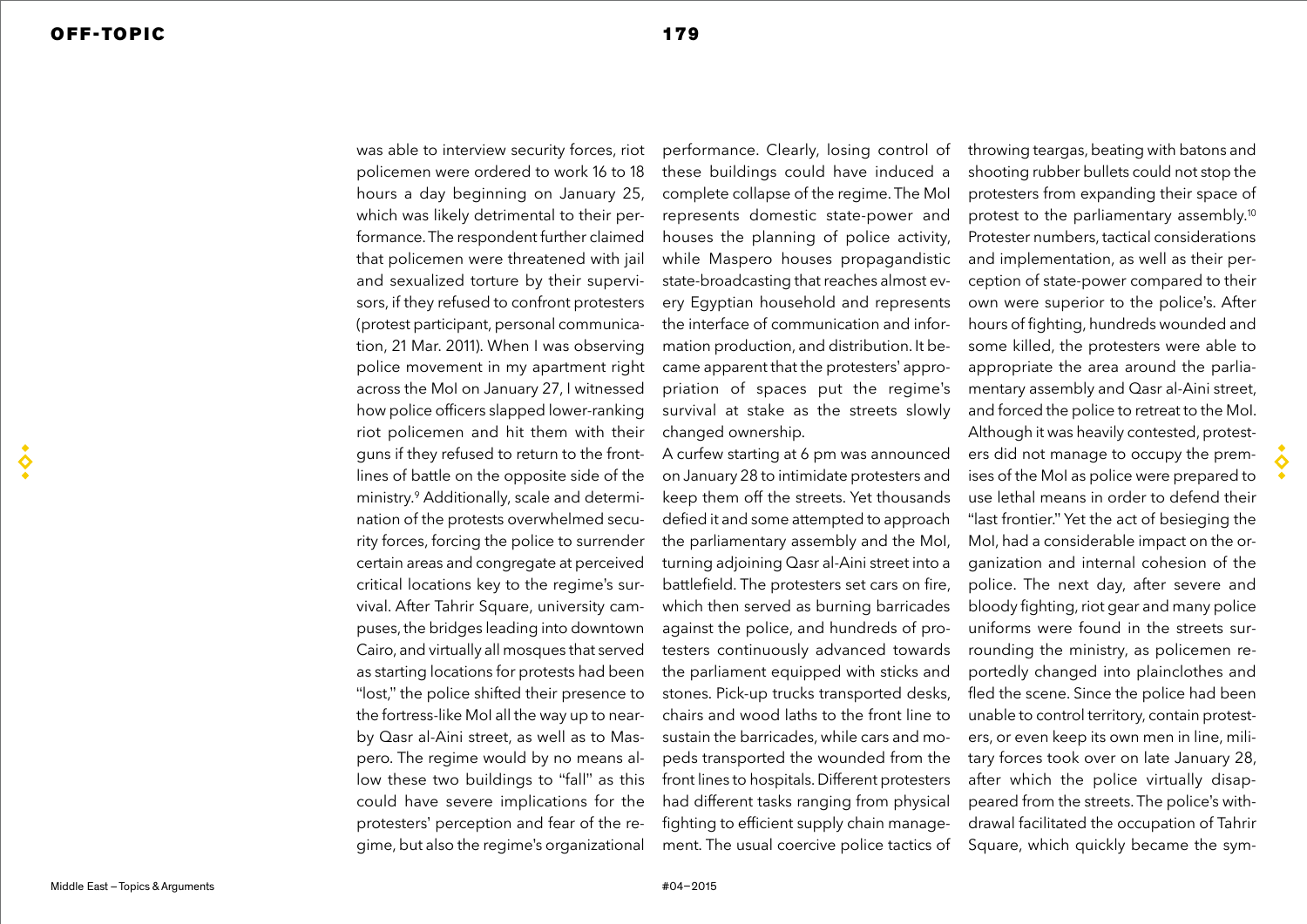## **Dimitris Soudias**

 $\ddot{\bullet}$ 

is a research fellow in the BMBF-funded "Re-Configurations" project at the Center for Near and Middle Eastern Studies (CNMS), Philips University Marburg. He holds a Graduate Diploma in Middle East Studies from the American University in Cairo and an MA in Political Science from Friedrich-Alexander-University Erlangen-Nuremberg. Among his most recent publications are: "Mapping Popular Perceptions: Local Security, Insecurity and Police Work in Yemen" together with Mareike Transfeld (Yemen Polling Center, 2014); *Negotiating Space: The Evolution of the Egyptian Street, 2000-2011* (The American University in Cairo Press, 2014); "Präsenz und Raum in der Arabischen Revolte" together with Christoph Schumann (*Präsenz und implizites Wissen*. Ed. Christoph Ernst and Heike Paul. Transcript, 2013). **email:** Dimitris.Soudias@uni-marburg.de

bolic epicenter and a heterotopia of the Egyptian uprising (Schumann and Soudias; Telmissany). The streets at that time, it appears, no longer belonged to the country's autocrats, but to the people.

## Conclusion

During the January 25 uprising in Cairo, protesters constituted spaces of resistance and expanded them through the employment of tactical repertoires. The security forces on the other hand attempted to maintain control over spaces through policing strategies, trying to keep the streets contained and "orderly." The struggle over protest spaces is a key expression of the negotiation of extant power structures between protesters, on the one hand, and the regime represented by their security forces, on the other.

The battle over spaces by these actors underlies strategies of spatial control. A premise of the modern nation state is its control over territory. The police are given a set of legal and coercive powers to implement this control in terms of Foucauldian disciplinary power. This is an inherent outcome of the social organization of the

police as modern policing has meant the development of a capacity to intrude into and control space. Social power hence does not exist without territorial rules. The protesters' attempt to constitute spaces of resistance is an act of a) resisting dictated modes of territoriality, and hence b) renegotiating existing power structures by "liberating" places, redefining symbols and meanings, expressing demands, grievances and desires.

In my case study, the capacity of the police to mark and enact meaningful boundaries, to restrict people's capacity to act by regulating their movements in space has proven insufficient and jeopardized existing power relations in favor of the protesters. The police were not only unable to contain protesters, but barely managed to defend key state institutions. The latter in turn severely restricted the regime's capacity to organize and act, which temporarily led to the breakdown of state security services and their monopoly of force.

As suggested here, the modes of thinking the concepts of territorialization,space production, and tactical repertoires together can serve as a helpful analytical

looking glass well beyond Egypt's January 25 uprising. To name just one example: following the coup d'état against Mursi in 2013; the occupation of Raba'a al-Adawiya Square by Mursi-supporters; the rallies in Tahrir Square by his opponents, as well as supporters of the armed forces; and the establishment of "The Third Square" on Sphinx Square were an embodiment of power relations at that time.

This too is the case outside of Cairo, in the occupations of major squares, parks, and streets like in Athens, Istanbul, Madrid, New York, or Sanaa. These are all cases in point for how protesters produce spaces of resistance in order to challenge extant power relations. The coercive policing strategies through which security forces in each of these occupations cracked down on protesters not only show their attempts at social control through territoriality. They also show that when the status quo is seriously under threat and authorities in jeopardy, violence appears to be the primary policing choice — regardless whether the political systems are labeled authoritarian or democratic.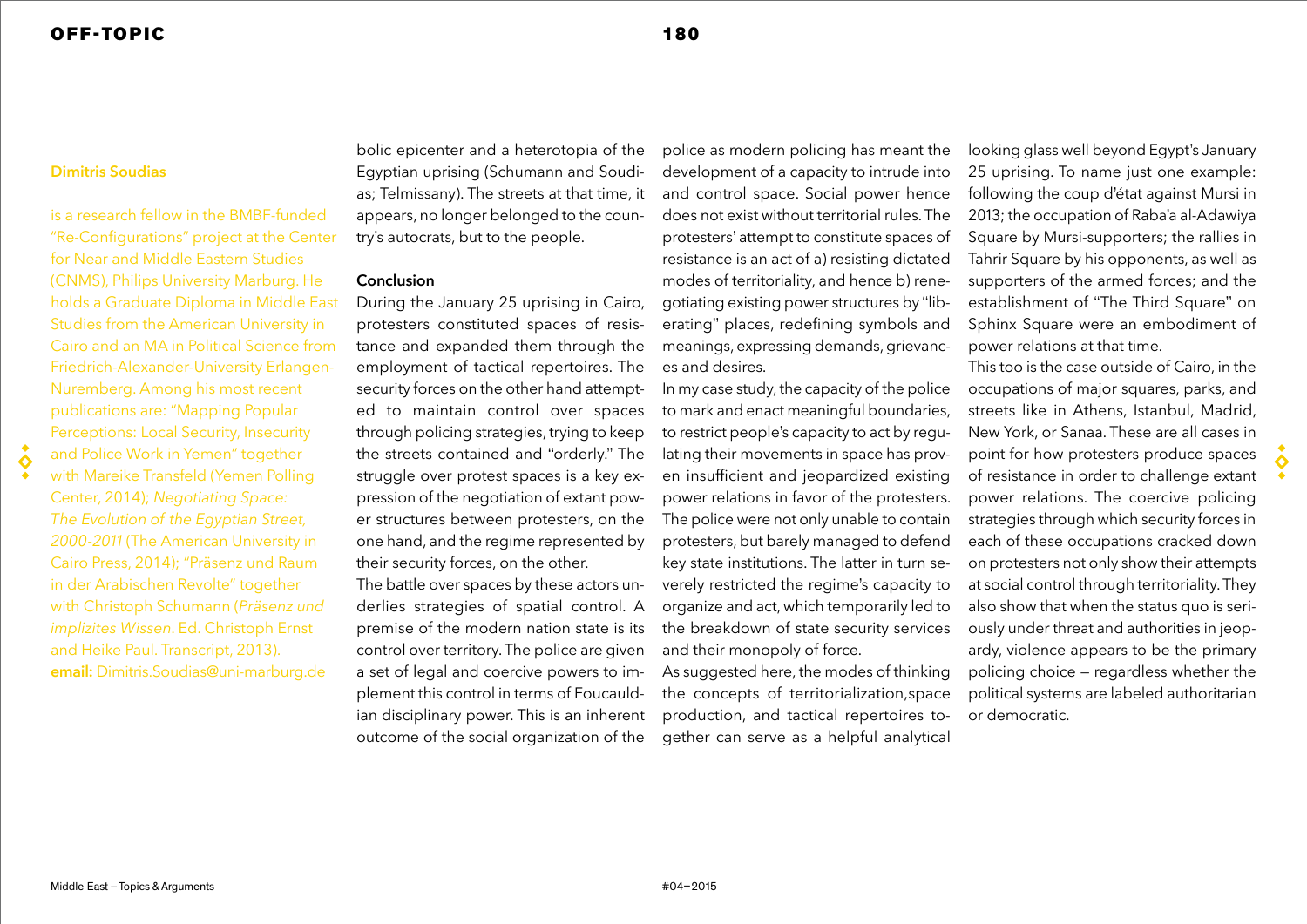♦

#### **Notes**

1 A detailed ethnography of the entirety of the uprising is impossible, and due to lack of space, I will focus on those protest events in which I have participated in, and that provide fruitful examples of police-protester interactions in relation to my argument. Data has been gathered through participant observation throughout the 18 days, qualitative documentary research, as well as semi-structured interviews in March and April 2011 with participants, i.e. self-described firsttime protesters, activists, and journalists. During my participation in the January 25 uprising, I framed my role as a researcher, but strongly sympathized with the protesters' cause and even became friends with many of the people I have met during the uprising or while conducting interviews. Albeit I did not participate in chants and direct action against police, I too was part of the research situation: I too marched and maintained solidarity with protesters in the face of continuous police attacks. Whether or not I was successful in maintaining critical distance to my research subject, I leave up to the reader to decide.

2 For a review of space conceptions and their relation to protest, see Soudias 28-44.

<sup>3</sup> According to the United States Institute of Peace, public order describes the "absence of widespread criminal and political violence, such as riots and intimidation against targeted groups or individuals" (73). One needs to keep in mind the problematic nature of the constitution of the term: The police are the agent of enforcing public order. As they usually hold the monopoly of the 'legitimate' use of force, they too can exert massive amounts of violence, therefore disrupting what is considered 'public order'. I need to stress the very political, rather than normative connotation of the term as it is the authorities who usually decide upon the definition of order and disorder.

4 For a gender-focused perspective on the Egyptian revolutionary process, see Amar; al-Ali; Sholkamy.

5 Though the emergency law in Egypt was formally suspended in 2012, a new protest law introduced in late 2013 perpetuates the widespread criminalization of protest.

6 Where not marked differently, the following is based on personal observations in protest events in Cairo between January 25 and February 11 2011.

7 Multiple respondents noted that journalists, particularly international reporters, have a restraining effect on violent policing, as regime and security forces have no interest in police brutality being reported abroad.

8 For more detailed information regarding the organization of security forces in Egypt prior to the January 25 uprising, see Soudias 61-65.

9 These observations indicate struggles within the security force during that time. While further research is required, it is fair to say the police did not act and function as a monolithic unit during these 18 days.

<sup>10</sup> Unverified sources even reported police use of live ammunition on Qasr al-Aini.

### Works Cited

Abdelrahman, Maha. *Egypt's Long Revolution: Protest Movements and Uprisings*. New York: Routledge, 2015. Print.

al-Ali, Nadje. "Gendering the Arab Spring." *Middle East Journal of Culture and Communication* 5.1 (2012): 26-31. Web. 20 May 2015.

Amar, Paul. "Middle East Masculinity Studies. Discourses of "Men in Crisis," Industries of Gender in Revolution." *Journal of Middle East Women's Studies* 7.3 (2011): 36-70. Web. 4 May 2015.

della Porta, Donnatella, and Herbert Reiter. "The Policing of Global Protest: The G8 at Genoa and Its Aftermath." *The Policing of Transnational Protest*. Ed. Donnatella della Porta, Abby Peterson and Herbert Reiter. Aldershot: Ashgate, 2006. 13-42. Print.

2006. Print.

♦